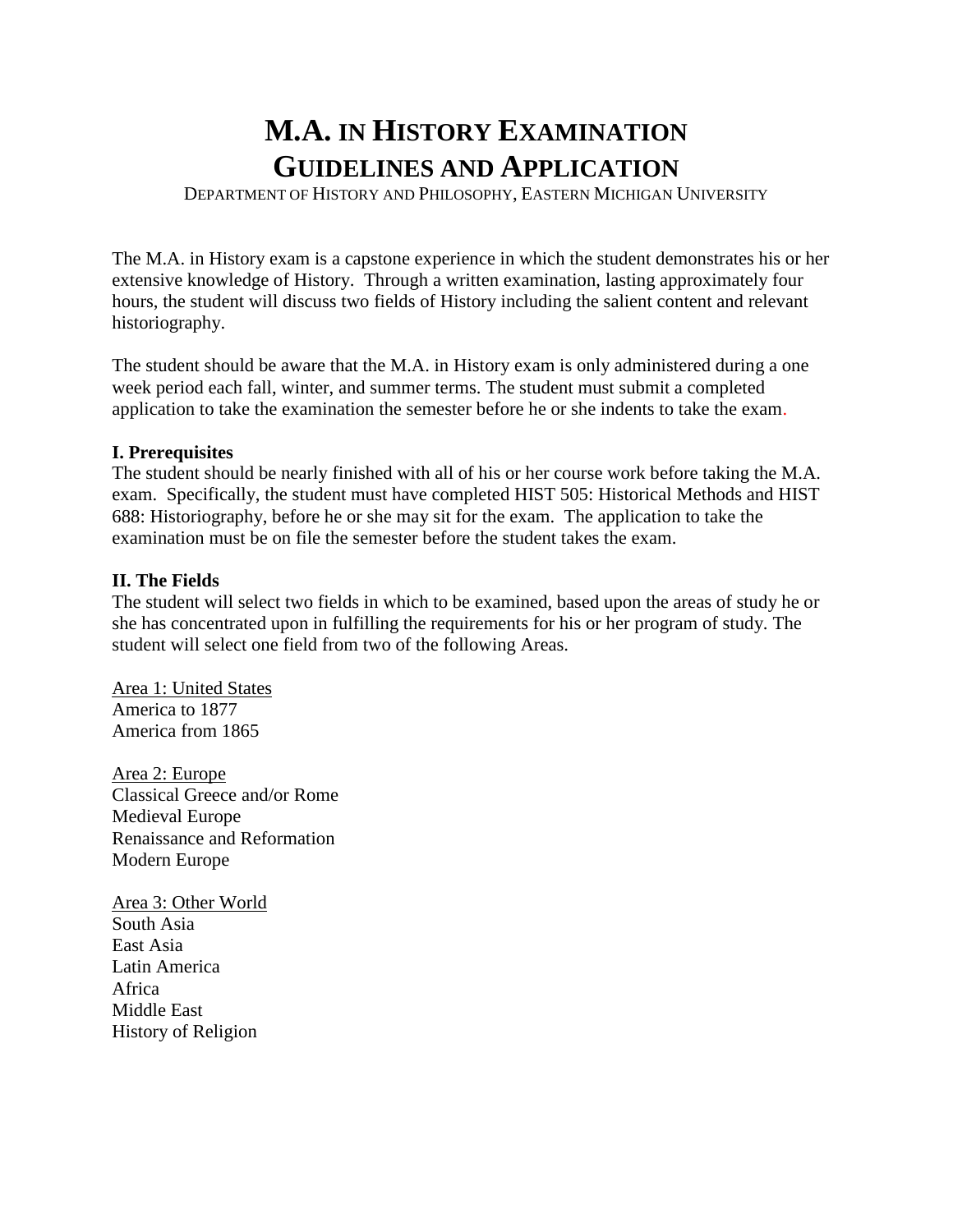#### **III. Preparation**

The student should begin preparing for his or her M.A. exam in History upon entering the graduate program. The courses he or she takes will necessarily inform the selection of fields. After completing each class, the student should review what he or she has learned and ask the instructor for additional readings to establish a firm foundation of knowledge.

When the student has completed the prerequisites for the M.A. Exam, he or she will select two faculty members to administer the exam, one from each of his or her two areas of concentration. Participation on the M.A. Exam committee is at the discretion of each faculty member. Also, the availability of faculty members varies, hence the student should confirm with potential committee members that they will be willing and available to work with and supervise the student throughout the process of preparing for and taking the examination. Each examining instructor will meet with the student to assess the student's preparation for the exam through a review of the courses taken and scholarly works read, and to devise a plan to help the student prepare for the exam. The instructor may choose to assign an additional ten books per field or the equivalent in scholarly articles to read.

For the examination, the student will be expected to display a mastery of the content of his or her chosen fields, as well as a solid grasp of the major trends and developments in the historiography that has shaped these fields as well. A student's reading and preparation for the exam should enable him or her to address both issues of content as well as historiography in the written essays.

Each examining instructor will give the student a bibliography of scholarly works in the field that the examination questions will come from. A copy of this bibliography must be submitted with the M.A. Exam Application. The examining instructor may also choose to give the student sample questions in order to help the student better prepare for the exam.

### **IV. Application**

When the student selects examining instructors, he or she should also fill out the "M.A. in History Exam Application." This form asks the student to confirm his or her preparation for the exam, the fields chosen, and the examining instructors. The student must have each examiner sign the form and receive a bibliography for each field.

The student should submit the application and bibliographies, along with a copy of his or her graduate transcript, to the History Graduate Advisor by the end of the semester prior to which he or she intends to take the exam. The student will receive written confirmation that his or her application has been accepted within two weeks of submitting it. At that point, the student and the examining instructors can schedule the M.A. Exam with the History Graduate Advisor.

#### **V. The Exam**

At the beginning of the fall term of each academic year, the History Graduate Committee will identify one week in the fall, winter, and summer terms, when all M.A. in History Exams will take place during those semesters. These dates will be announced on the History Section website. The student must take both parts of the exam during this week, although he or she can